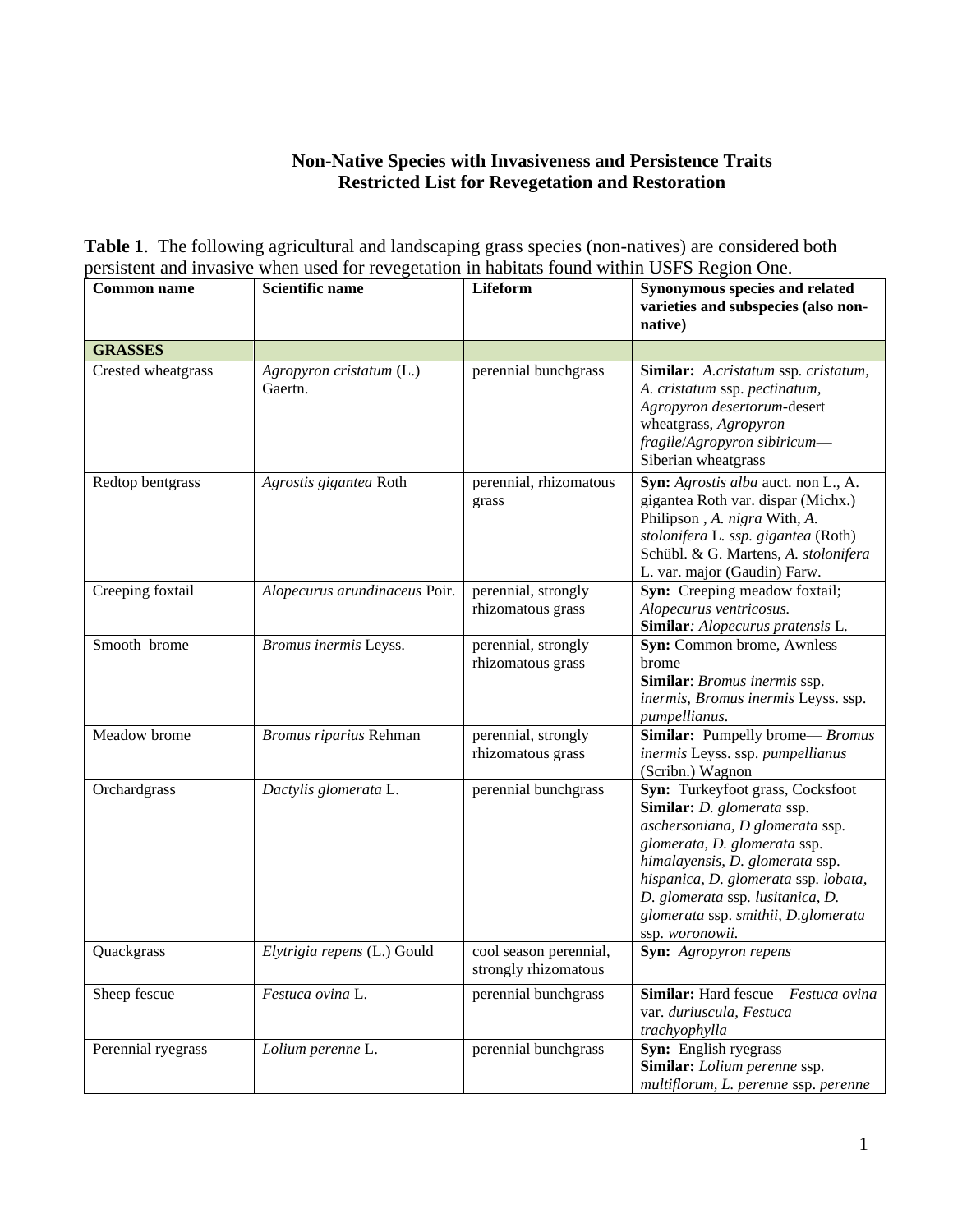| Altai wildrye                                      | Leymus angustus (Trin.) Pilger<br>excluded                | large tussock<br>bunchgrass                            | Syn: Aneurolepidium angustum<br>(Trin.) Nevski, Elymus angustus Trin.                                                                                                                                                                                                                                                                                                                                                                                                                                                                                                                                                                                                                                                                                                                                                                                                                                             |
|----------------------------------------------------|-----------------------------------------------------------|--------------------------------------------------------|-------------------------------------------------------------------------------------------------------------------------------------------------------------------------------------------------------------------------------------------------------------------------------------------------------------------------------------------------------------------------------------------------------------------------------------------------------------------------------------------------------------------------------------------------------------------------------------------------------------------------------------------------------------------------------------------------------------------------------------------------------------------------------------------------------------------------------------------------------------------------------------------------------------------|
| Timothy                                            | Phleum pratense L.                                        | perennial bunchgrass                                   | Syn: Herds grass; Phleum nodosum<br>L., Phleum pratense L. ssp. nodosum<br>(L.) Arcang, Phleum pratense L. var.<br>nodosum (L.) Huds.                                                                                                                                                                                                                                                                                                                                                                                                                                                                                                                                                                                                                                                                                                                                                                             |
| <b>Bulbous bluegrass</b>                           | Poa bulbosa L.                                            | cool season tufted<br>perennial                        | Similar: Poa bulbosa ssp. nevskii                                                                                                                                                                                                                                                                                                                                                                                                                                                                                                                                                                                                                                                                                                                                                                                                                                                                                 |
| Canada bluegrass                                   | Poa compressa L.                                          | Strongly rhizomatous<br>perennial                      | Syn: Wiregrass, English bluegrass                                                                                                                                                                                                                                                                                                                                                                                                                                                                                                                                                                                                                                                                                                                                                                                                                                                                                 |
| Kentucky bluegrass                                 | Poa pratensisL.                                           | Strongly rhizomatous<br>perennial forming dense<br>sod | Syn: Junegrass, lawngrass<br>Similar: Poa pratensis ssp.<br>alpigena, P. pratensis ssp. colpodea,<br>P. pratensis ssp. irrigata, P. pratensis<br>ssp. pratensis                                                                                                                                                                                                                                                                                                                                                                                                                                                                                                                                                                                                                                                                                                                                                   |
| Russian wildrye                                    | Psathyrostachys juncea<br>(Fisch.) Nevski                 | densely tufted perennial<br>bunchgrass                 | Syn: Elymus junceus Fisch.<br>×Leymostachys korovinii Tzvelev                                                                                                                                                                                                                                                                                                                                                                                                                                                                                                                                                                                                                                                                                                                                                                                                                                                     |
| Tall fescue                                        | Schedonorus arundinaceus<br>(Schreb.) Dumort., nom. cons. | cool-season perennial<br>bunchgrass                    | Syn: Alta fescue, Reed fescue;<br>Festuca arundinacea Schreb, F.<br>elatior L. ssp. arundinacea (Schreb.)<br>Hack, F. elatior L. var. arundinacea<br>(Schreb.) Wimm, F. fenas Lag. F.<br>uechtritziana Wies, Lolium<br>arundinaceum (Schreb.) S.J.<br>Darbyshir, Schedonorus phoenix<br>(Scop.) Holub                                                                                                                                                                                                                                                                                                                                                                                                                                                                                                                                                                                                             |
| Intermediate<br>wheatgrass/Pubescent<br>wheatgrass | Thinopyrum intermedium<br>(Host.) Barkworth & Dewey       | perennial, rhizomatous<br>grass                        | Syn: Intermediate wheatgrass,<br>Pubescent wheatgrass; Agropyron<br>aucheri Boiss, A. ciliatiflorum<br>Roshev, A. gentryi Melderis, A.<br>glaucum (Desf. ex DC.) Roem. &<br>Schult. A. intermedium (Host) P.<br>Beauv. A. intermedium (Host) P.<br>Beauv. var. trichophorum (Link)<br>Halac, A. podperae Nabelek, A.<br>pulcherrimum Grossh., A.<br>trichophorum (Link) K. Richt.<br>Melderis, Elymus hispidus (Opiz)<br>Melderis ssp. barbulatus (Schur)<br>Melderis, E. hispidus (Opiz) Melderis<br>var. ruthenicus (Griseb.) Dorn<br>E. intermedius (Host) P. Beauv.,<br>Elytrigia intermedia (Host) Nevski,<br>E. intermedia (Host) Nevski ssp.<br>barbulata (Schur) Á. Löve, E.<br>intermedia (Host) Nevski ssp.<br>intermedia, E. intermedia (Host)<br>Nevski ssp. trichophora (Link) Tvzel<br>Thinopyrum intermedium (Host)<br>Barkworth & D.R. Dewey ssp.<br>barbulatum (Schur) Barkworth &<br>D.R. Dewey |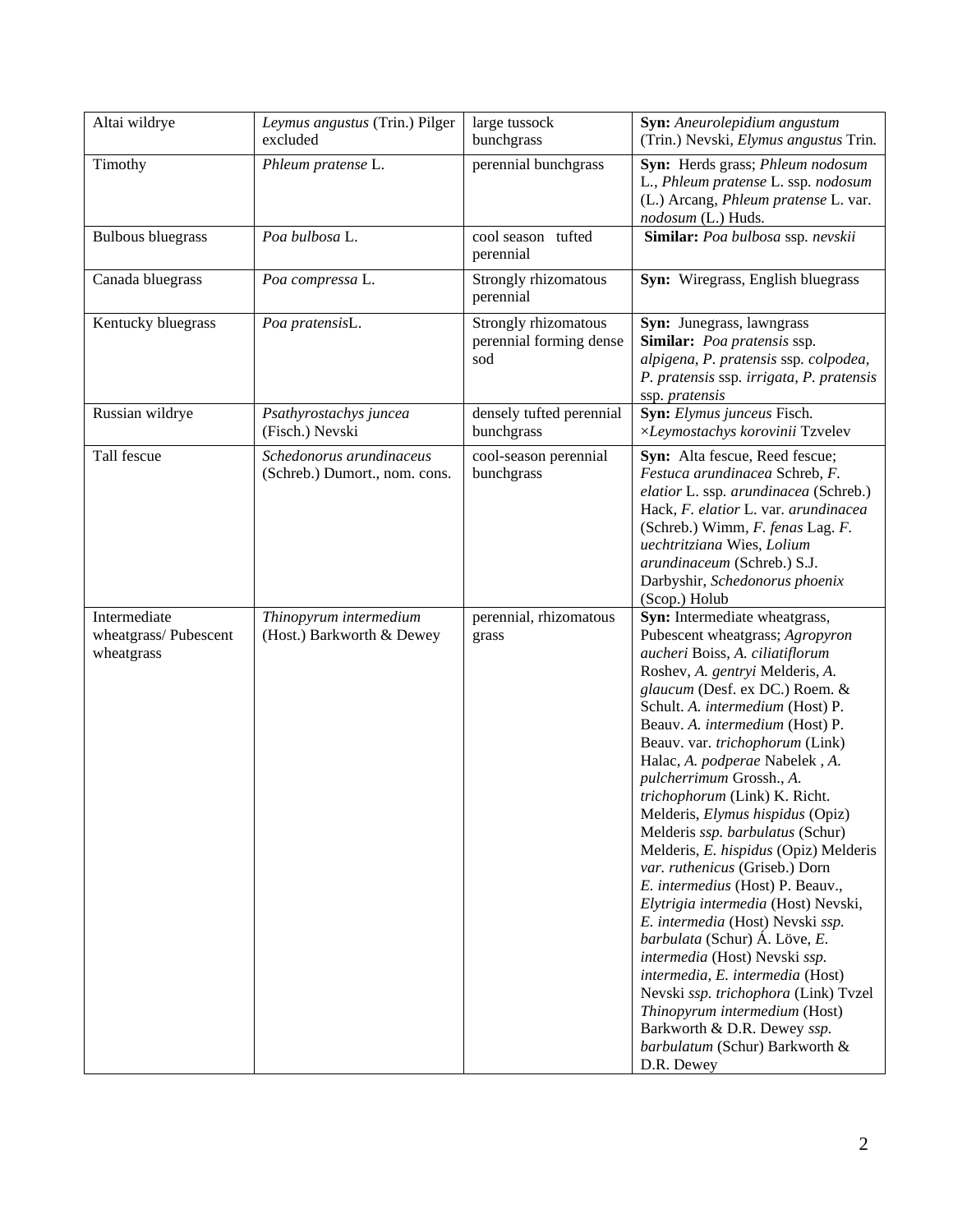Table 2. The following agricultural and landscaping forb species (non-natives) are considered both persistent and invasive when used for revegetation in habitats found in USFS Region One.

| <b>FORBS</b>         |                                    |                                 |                                                                                                                                                                                                                                           |
|----------------------|------------------------------------|---------------------------------|-------------------------------------------------------------------------------------------------------------------------------------------------------------------------------------------------------------------------------------------|
| Yellow alfalfa       | Medicago sativa L. ssp.<br>falcata | perennial                       | Syn: Medicago falcata L, Medicago<br>falcata L. var. romanica (Prodan) O.<br>Schwarz & Klink                                                                                                                                              |
| Sweet clover         | Melilotus officinalis L.(Lam.)     | annual/short-lived<br>perennial | Syn: Melilotus alba Medikus, orth.<br>var., M. albus Medik,<br>M. albus Medik. var. annuus Coe<br>M. arvensis Wallr., M. leucanthus<br>W.D.J. Koch ex DC., M. lutea<br>Gueldenst. M. officinalis (L.) Lam.<br>var. micranthus O.E. Schulz |
| Red clover           | Trifolium pratense L.              | biennial/perennial              | Syn: T. pratense L. var. frigidum<br>auct. non Gaudin, T. pratense L. var.<br>sativum (Mill.) Schreb.                                                                                                                                     |
| Alsike clover        | Trifolium hybridum L.              | perennial                       | Syn: Trifolium elegans Savi,, T.<br>hybridum L. ssp. elegans (Savi)<br>Asch. & Graebn, T. hybridum L. var.<br>elegans (Savi) Boiss., T. hybridum L.<br>var. pratense Rabenh.                                                              |
| White clover         | Trifolium repens L.                | perennial                       | Syn: Trifolium repens L. var.<br>atropurpureum hort., T. repens L.<br>var. biasolettii, T. occidentale, T.<br>repens L. var. giganteum                                                                                                    |
| Crimson clover       | Trifolium incarnatum L.            | annual                          | Syn: Trifolium incarnatum L. var.<br>elatius Gibelli & Belli                                                                                                                                                                              |
| Strawberry clover    | Trifolium fragiferum L.            |                                 |                                                                                                                                                                                                                                           |
| Rose clover          | Trifolium hirtum All.              | annual                          |                                                                                                                                                                                                                                           |
| Berseem clover       | Trifolium alexandrinum L.          | annual                          |                                                                                                                                                                                                                                           |
| Bird's foot trefoil  | Lotus corniculatus L.              | perennial                       | Similar: Lotus corniculatus ssp.<br>frondosu, L. corniculatus var.<br>carnosus, L. corniculatus var.<br>corniculatus, L. corniculatus var.<br>hirsutus                                                                                    |
| Sanfoin              | Onobrychis viciifolia Scop.        | perennial                       | Syn: Hedysarum onobrychis L.<br>Onobrychis sativa Lam., O.<br>viciaefolia Scop., orth. var.                                                                                                                                               |
| Winter vetch         | Vicia villosa Roth                 | annual/perennial/<br>biennial   | Similar: V. villosa Roth ssp.<br>eriocarpa,, V. villosa Roth ssp.<br>pseudocracca, V. villosa Roth ssp.<br>varia, V. villosa Roth ssp. villosa                                                                                            |
| Greater knapweed     | Centaurea scabiosa L.              | perennial                       | Syn: Centaurea scabiosa L. var.<br>vertesensis(Boros) Soo                                                                                                                                                                                 |
| Cornflower           | Centaurea cyanus L.                |                                 |                                                                                                                                                                                                                                           |
| Perennial cornflower | Centaurea montana L.               | perennial                       | Syn: Mountain bleuit, Mountain<br>knapweed, C. montana L. var. alba<br>hort.                                                                                                                                                              |
| Field mustard        | Brassica rapa L.                   | annual, biennial                | Similar: Brassica rapa var.<br>amplexicaulis, B. rapa var.                                                                                                                                                                                |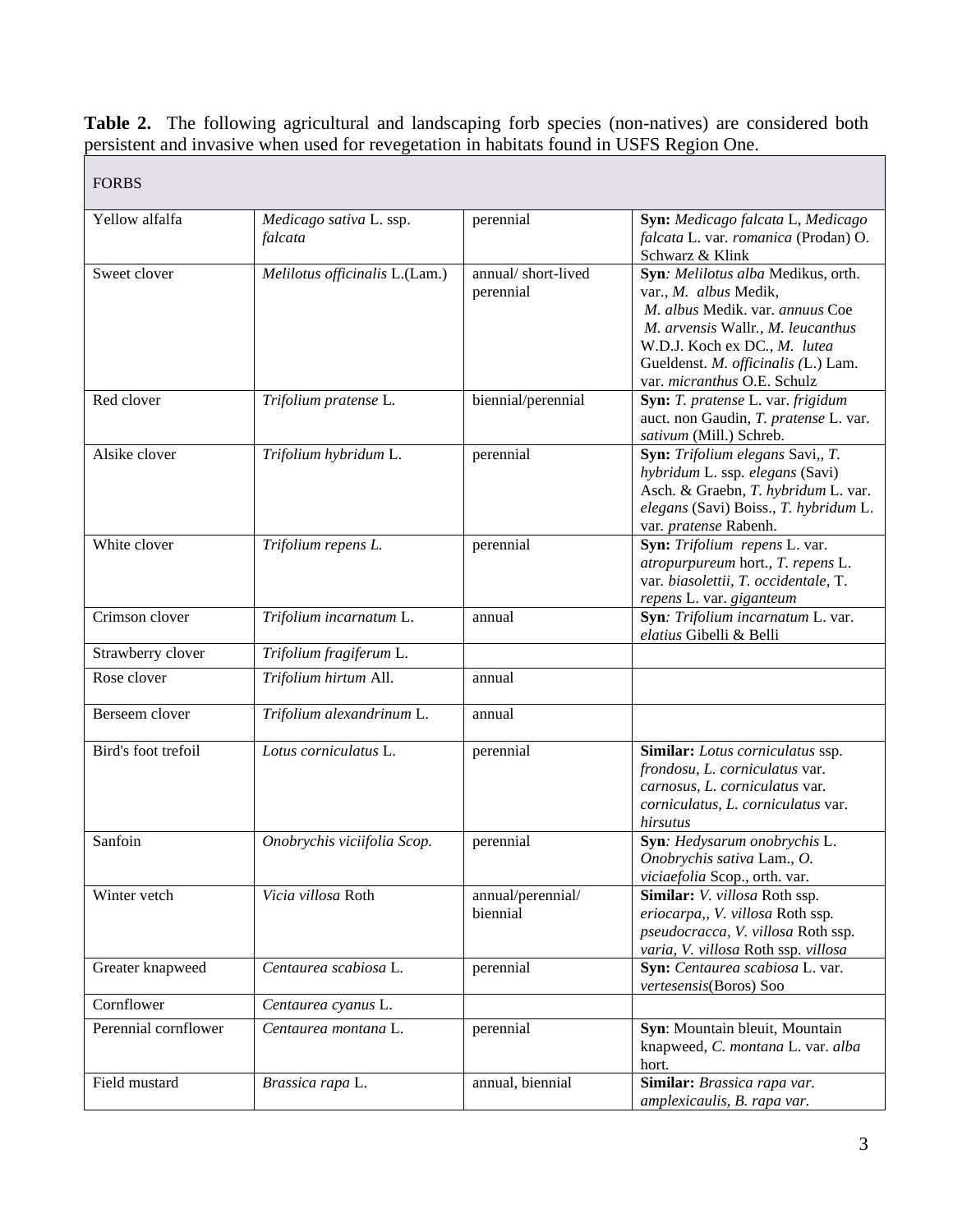|                                |                                       |                                   | dichotoma, B. rapa var. rapa, B.<br>rapa var. silvestris, B. rapa var.<br>trilocularis                                    |
|--------------------------------|---------------------------------------|-----------------------------------|---------------------------------------------------------------------------------------------------------------------------|
| Common yarrow                  | Achillea filipendulina Lam.           | spreading perennial               |                                                                                                                           |
| Common corncockle              | Agrostemma githagoL.                  | annual                            |                                                                                                                           |
| Scarlet pimpernel              | Anagallis arvensis L.                 | annual                            | Similar: Anagallis arvensis ssp.<br>arvensis, A. arvensis ssp. foemina                                                    |
| Golden chamomile               | Anthemis tinctoria L.                 | perennial                         | Syn: Cota tinctoria (L.) J. Gay                                                                                           |
| Chickpea milkvetch             | Astragalus cicer L.                   | perennial                         |                                                                                                                           |
| Lawn daisy                     | Bellis perennis L.                    | perennial                         | Syn: English daisy                                                                                                        |
| Celandine                      | Chelidonium majus L.                  | biennial                          | Similar: Chelidonium. majus var.<br>lanciniatum, C. majus var. majus, C.<br>majus var. plenum                             |
| Chicory                        | Cichorium intybus L.                  | biennial, perennial               | Syn: French endive, Succory,<br>Cichorium intybus L. var. foliosum<br>Hegi, C. intybus L.var. sativum<br>(Bisch.) Janch   |
| Golden tickseed                | Coreopsis tinctoria var.<br>tinctoria | annual/perennial                  |                                                                                                                           |
| <b>Sweet William</b>           | Dianthus barbatus L.                  | perennial                         | Syn: D. barbatus L. ssp. barbatus                                                                                         |
| Maiden pink                    | Dianthus deltoides L.                 | perennial                         | Syn: Dianthus deltoides L. ssp.<br>deltoides                                                                              |
| Foxglove                       | Digitalis purpurea L.                 | biennial                          | Syn: Digitalis purpurea L. ssp.<br>amandiana, D. purpurea L. ssp.<br>purpurea                                             |
| Coneflower                     | Echinacea purpurea (L.)<br>Moench     | perennial                         | Syn: Echinacea purpurea<br>(L.)Moench var. arkansana Steyerm,<br>Brauneria purpurea(L) Britton.,<br>Rudbeckia purpurea L. |
| Siberian wallflower            | Erysimum ×marshallii<br>(Henfr.) Bois | annual                            | Syn: Cheiranthus allionii hort. ex<br>Bois, Erysimum ×allionii hort., nom.<br>illeg.                                      |
| Tufted poppy                   | Eschscholzia caespitosa<br>Benth.     | annual                            |                                                                                                                           |
| California poppy               | Eschscholzia californica<br>Cham.     | annual/short-lived<br>perennial   | Similar: Eschscholzia californica<br>ssp. californica, E. californica ssp.<br>mexicana.                                   |
| Baby's breath                  | Gypsophilia elegans M. Bieb.          | annual/biennial                   | Syn: Gypsophila elegans M. Bieb.<br>var. elegans                                                                          |
| Dames rocket                   | Hesperis matronalis L.                | biennial/short-lived<br>perennial | Syn: H. matronalis L. ssp. candida<br>H. matronalis L. ssp. voronovii                                                     |
| Blue-button, field<br>scabiosa | Knautia arvensis (L.) J.M.<br>Coult.  | perennial                         | Syn: Scabiosa arvensis L.                                                                                                 |
| Shasta daisy                   | Leucanthemum maximum<br>(Raymond) DC  | annual                            | Syn: Chrysanthemum maximum<br>Ramond                                                                                      |
| Baby snapdragon                | Linaria macroccana Hook. f.           | annual                            |                                                                                                                           |
| Scarlet flax                   | Linum grandiflorum Desf.              | annual                            | Syn: Adenolinum grandiflorum<br>(Desf.) W.A. Weber, Linum<br>grandiflorum Desf. var. rubrum hort.                         |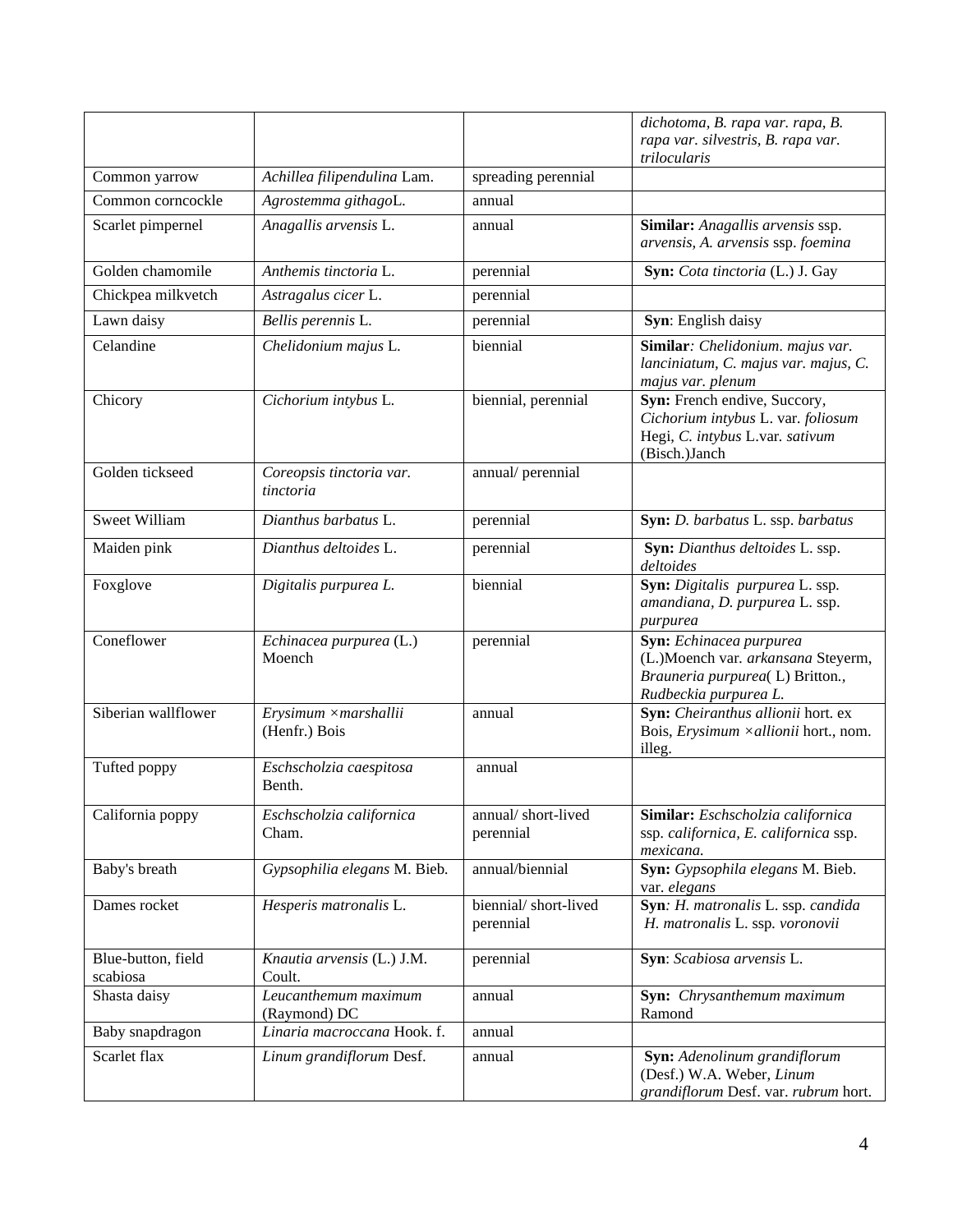| Sweet alyssum      | Lobularia maritime (L.) Desv. | annual           | Syn: Alyssum maritimum (L.) Lam.<br>Clypeola maritima L., Koniga<br><i>maritima</i> (L.) R. Br.                                              |
|--------------------|-------------------------------|------------------|----------------------------------------------------------------------------------------------------------------------------------------------|
| Maltese cross      | Lychnis chalcedonia L.        | perennial        |                                                                                                                                              |
| Black medick       | Medicago lupulina L.          | annual/perennial | Syn: Medicago lupulina L. var.<br>cupaniana (Guss.) Boiss.<br>M. lupulina L. var. glandulosa Neilr.<br>Similar: M. lupulina var. willdenowii |
| Forget-me-not      | Myosotis scorpioides L.       | annual           | Syn: Myosotis palustris (L.) Hill                                                                                                            |
| Corn poppy         | Papaver rhoeas L.             | annual           |                                                                                                                                              |
| Salad burnet       | Sanguisorba minor Scop.       | perennial        | <b>Similar:</b> Sanguisorba minor ssp.<br>balearica, S. minor ssp. magnolii                                                                  |
| Common crown yetch | Securigera varia (L.) Lassen  | perennial vine   | Syn: Coronilla varia L.                                                                                                                      |
| Johnny jump-up     | Viola tricolor L.             | annual           |                                                                                                                                              |

**Table 3.** The following agricultural and landscaping forb species (non-natives) may have persistent and/or invasiveness characteristics when used for revegetation in USFS Region One habitats however more information is needed.

| FORBS SPECIES FOR WHICH MORE INFORMATION IS NEEDED |                                                |                                       |                                                                                                                                                                                                      |  |
|----------------------------------------------------|------------------------------------------------|---------------------------------------|------------------------------------------------------------------------------------------------------------------------------------------------------------------------------------------------------|--|
| Painted daisy                                      | Glebionis carinatus<br>(Schousb.)Tzvelev       | annual                                | Syn: Chrysanthemum carinatum<br>Schousb, Ismelia carinata (Schousb.)<br>Sch. Bip.                                                                                                                    |  |
| Moss verbena                                       | Glandularia pulchella<br>(Sweet)Troncoso       | annual/ perennial; sub-<br>shrub/forb | Syn: Glandularia tenuisecta (Briq.)<br>Small, Verbena pulchella Sweet, V.<br>pulchella Sweet var. gracilior<br>(Troncoso) Shinners, V. tenuisecta<br>Briq, V. tenuisecta Briq. var. alba<br>Moldenke |  |
| Gazania                                            | Gazania rigens (L.) Gaertn.                    | perennial                             | Syn: Gazania splendens Lem.                                                                                                                                                                          |  |
| Garden cosmos                                      | Cosmos bipinattusCav.                          | annual                                |                                                                                                                                                                                                      |  |
| Rocket larkspur                                    | Consolida ajacis (L.) Schur                    | annual                                | Syn: Consolida ambigua (L.) P.W.<br>Ball & Heywood, Delphinium ajacis<br>L, D. ambiguum L.                                                                                                           |  |
| Basket of gold                                     | Aurinia saxatilis (L.) Desv.                   | perennial                             | Syn: Aethionema saxatile (L.) R. Br,<br>Alyssum saxatile L, A. saxatile L.<br>var. compactum hort.<br>Similar: Aurinia saxatilis ssp.<br>orientalis                                                  |  |
| African daisy                                      | Arctotis stoechadifolia P.J.<br><b>Bergius</b> | perennial                             | Syn: Arctotis grandis Thunb, A.<br>stoechadifolia P.J. Bergius var.<br>grandis                                                                                                                       |  |
| European columbine                                 | Aquilegia vulgaris                             | perennial                             |                                                                                                                                                                                                      |  |
| Golden columbine                                   | Aquilegia chrysantha A. Gray                   | perennial                             | Similar: Aquilegia chrysantha var.<br>chaplinei, A. chrysantha var.<br>chrysantha, A. chrysantha var.<br>hinckleyana, A. chrysantha var.<br>rydbergii                                                |  |

 $\overline{\phantom{a}}$